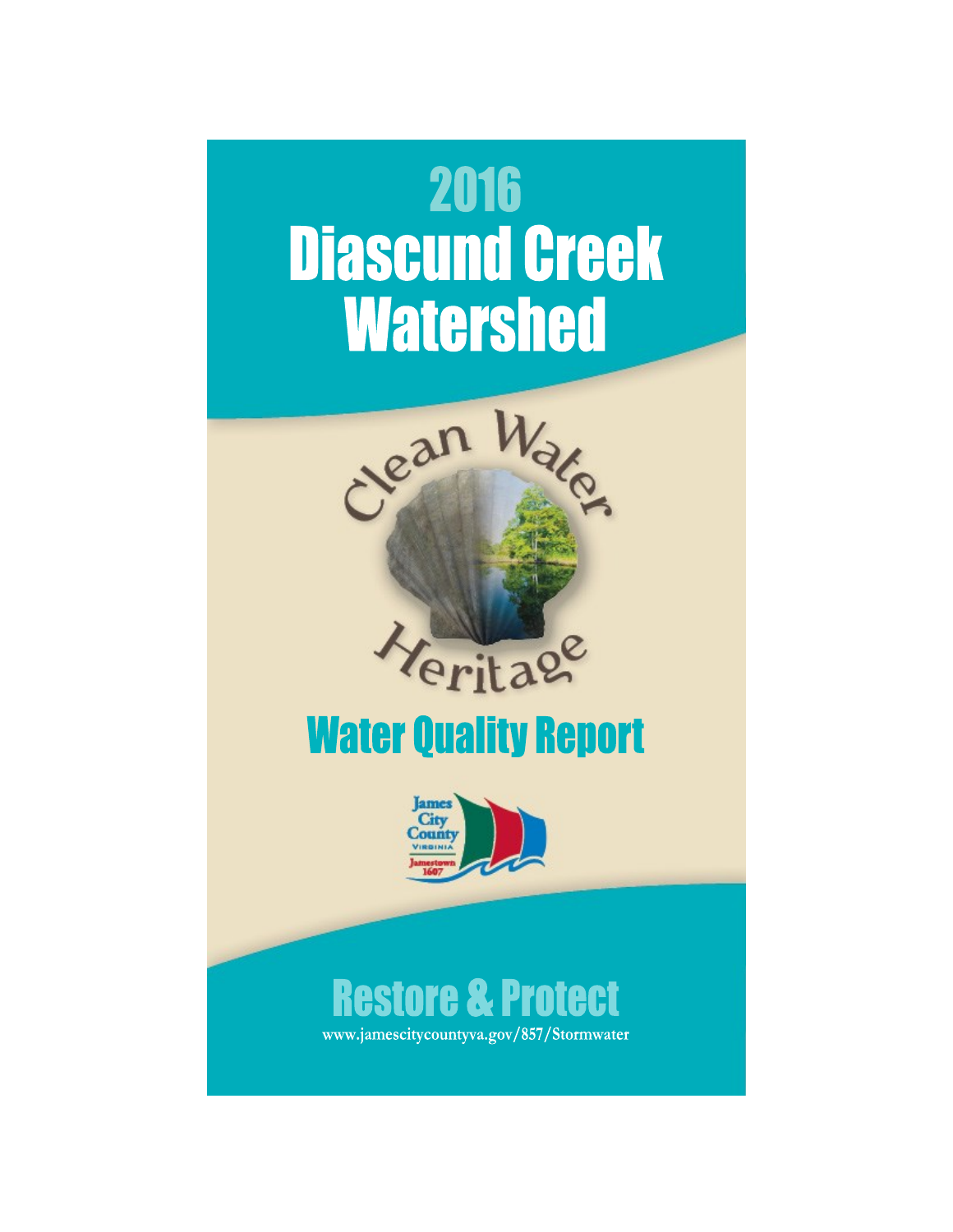#### **James City County Water Quality Strategies**

As part of a long term commitment to environmental stewardship, James City County volunteers and staff have been gathering information about stream health throughout the County since 2008. The goal of collecting water quality information is to be able to identify emerging water quality problems, target areas for restoration and preservation, document improvements from citizen and County actions and provide educational and volunteer opportunities for the public.

Volunteers and staff collect two types of data: one looks at the types of small creatures that live in streams and the other provides an indication of the amount of harmful bacteria present in a stream. Together, this information provides evidence of the overall health of the County's waterways.

The following information is a summary of known water quality conditions in the County, gleaned from data collected by the Virginia Department of Environmental Quality (VADEQ), from the County's volunteer water monitoring program and from completed James City County watershed management plans. As more information becomes available, this report will be updated.

### **Diascund Creek Watershed**

The Diascund Creek Watershed is in the northwestern part of the County and borders the Diascund Creek reservoir, a drinking water source for the City of Newport News. Diascund Creek drains into the Chickahominy River before reaching the James River. The watershed is very lightly developed and is mostly rural residential, with forested upland and pastureland.

## **Water Quality Conditions**

VADEQ has Diascund Creek reservoir listed as polluted for mercury and is listed as impaired for fishing due to mercury toxicity in the tissues of Bass and Bowfin. The tidal portion of Diascund Creek is impaired for enterococcus bacteria,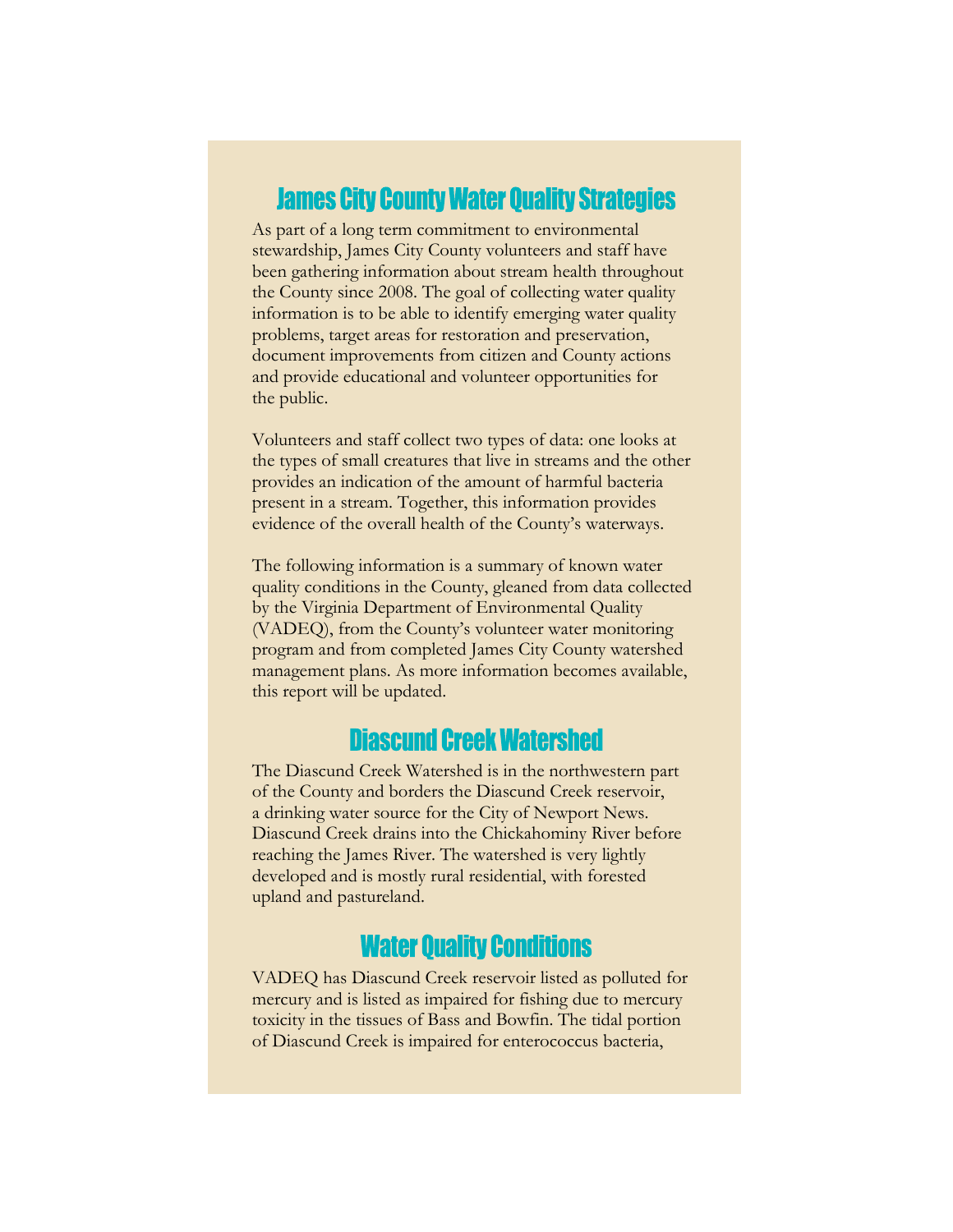which indicates that people could get sick if they swim in the creek and are advised not to do so. VADEQ has also been performing bacteria monitoring in Diascund Creek. In 2010, when the bacteria levels began to exceed state standards, Diascund Creek was put on Virginia's impaired waters list.

Through the Stormwater Division's Water Quality Monitoring Program, and the efforts of County staff and citizen volunteers, the results show that, overall, Diascund Creek water quality turns out to be marginally acceptable to acceptable in terms of Virginia state water quality standards.

### **What Can Citizens Do?**

- Clean up after your pet. Pet waste contains bacteria and viruses that are harmful to people and the environment.
- Fertilize properly. Learn about your soil and the type of grass in your yard to make a responsible fertilizing plan. Contact Turf Love at 757-564-2170 for help in identifying your yard needs.
- Leave a natural plant buffer around streams or stormwater ponds. Vegetation filters pollutants before they get to the water.
- Don't put fats and oils down the drain. Fatty deposits build up in the sewer system and can lead to sanitary sewer overflows, leaving harmful bacteria and viruses in the environment.
- Wash your car on the grass, not on pavement. Soap and grease will be filtered through the grass and soil before getting into groundwater.
- Plant a rain garden. These beautiful landscaped areas can act as a trap for rain water and can prevent erosion in areas where there is a lot of stormwater run-off.
- Power-wash with care. Look for cleaning products with environmentally-friendly ingredients.
- Don't put leaves and yard clippings in road ditches or on top of storm-drain inlets. Collect leaves and clippings for compost or drop off at a County transfer station.
- Go to askhrgreen.org for more helpful ideas.